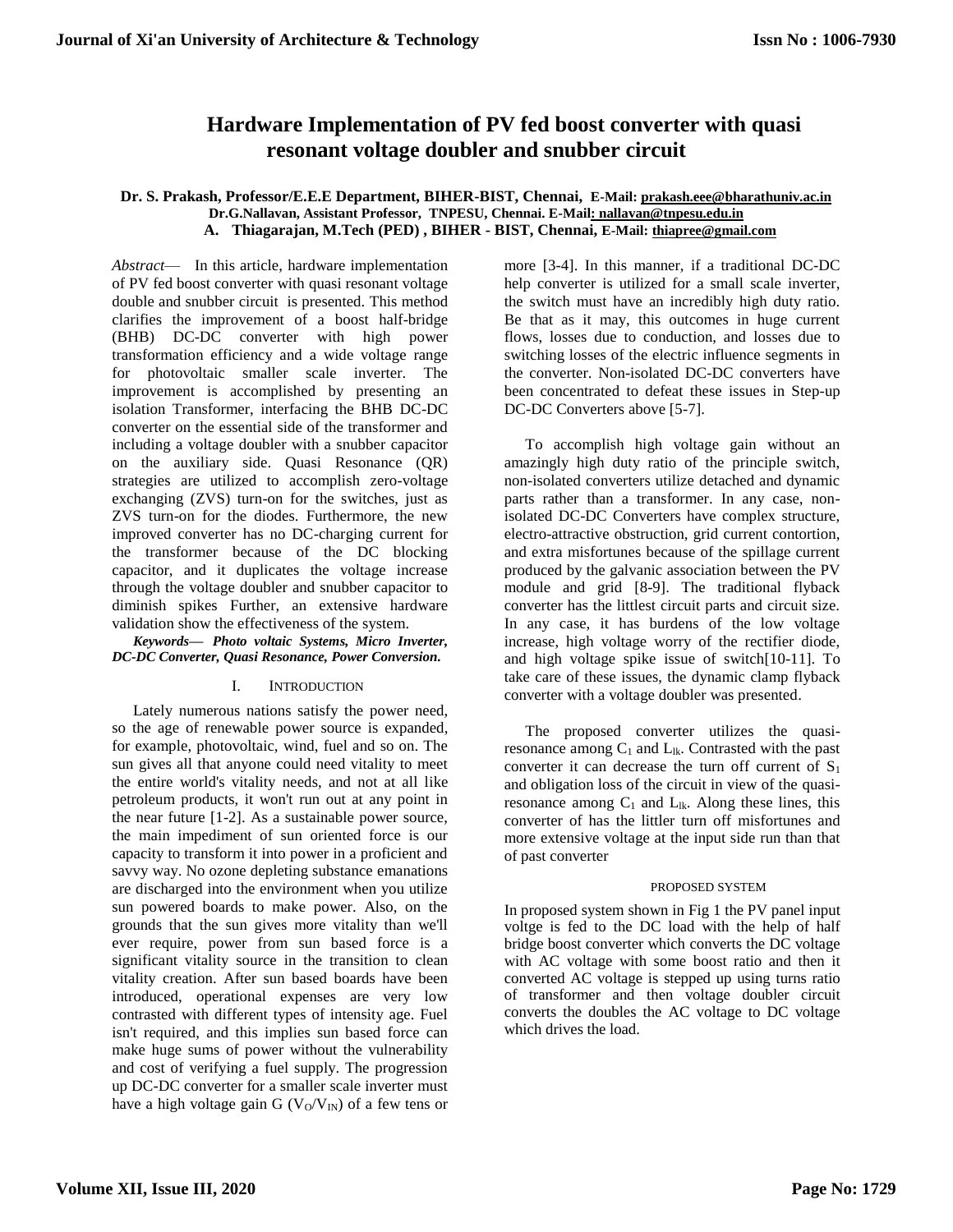

Fig 1. Block Diagram of Proposed System

The siwtching pulses to the switch is given by microcontroller which is amplified by the driver circuit.

#### II. MODELS

#### *A. PROPOSED CONVERTER*



#### Fig 2. Circuit Diagram of Quasi Z source inverter

The proposed converter has a combined structure of a boost integrated half-bridge converter on the primary side of the transformer and a voltage doubler with a snubber capacitor on the secondary side. The boost integrated half-bridge converter consists of a boost inductor  $(L_b)$ , two switches  $(S_1, S_2)$ , a storage capacitor  $(C_s)$ , a blocking capacitor  $(C_b)$ , and a transformer with a leakage inductance  $(L_{lk})$ , turn ratio of 1:n, and a magnetizing inductance  $(L_m)$ . It performs the operation of the boost converter of stepping up the input voltage  $(V_{in})$  to the higher voltage ( $V_{Cs}$ ) of  $C_s$ . It then performs the operation of the half-bridge converter of transferring the electric energy from  $Cs$  to the load  $(R_0)$ . An Isolation Transformer is used to step up the Voltage of BHB Converter. The voltage doubler with a snubber capacitor consists of two diodes  $(D_1, D_2)$ , a snubber capacitors  $(C_{sn})$ , two capacitors  $(C1, C_2)$ , and an output capacitor  $(C_0)$ . It generates a DC output

voltage  $(V<sub>0</sub>)$  of twice the secondary voltage of the transformer and reduces the voltage stresses of  $D_1$ and  $D_2$  to  $V_0$ . The simple PWM circuit has been used to give the switching pulses to the switches. The swithces  $S_1$  and  $S_2$  works complemetary for giving the AC like signals. The circuit diagram of proposed converter is shown in Fig 2.

The operation includes when switch  $S_1$  is in ON condition the positive cycle is generated, switch  $S_2$  is responsible for the negative cycle generation. The input boost inductor  $L<sub>b</sub>$  charges and discharges linearly with respect of switching condition of switches  $S_1$  and  $S_2$ .

### *B. DRIVER CIRCUIT*

A driver is an electrical circuit or other electronic component used to control another circuit or component, such as a high-power transistor, liquid crystal display (LCD), and numerous others. They are usually used to regulate current flowing through a circuit or to control other factors such as other components, some devices in the circuit. The term is often used, for example, for a specialized integrated circuit that controls high-power switches in switchedmode power converters. Typically the driver stage(s) of a circuit requires different characteristics to other circuit stages. For example in a transistor power amplifier circuit, typically the driver circuit requires current gain often the ability to discharge the following transistor bases rapidly, and low output impedance to avoid or minimize distortion.

### *C. MICROCONTROLLER(PIC16F877A)*

The term PIC, or Peripheral Interface Controller, is the name given by Microchip Technologies to its single – chip microcontrollers. PIC micros have grown to become the most widely used microcontrollers in the 8- bit microcontroller segment. The PIC16F877A CMOS FLASH-based 8 bit microcontroller is upward compatible with the PIC16C5x, PIC12Cxxx and PIC16C7x devices. It features 200 ns instruction execution, 256 bytes of EEPROM data memory, self-programming, an ICD, 2 Comparators, 8 channels of 10-bit Analog-to-Digital (A/D) converter, 2 capture/compare/PWM functions, a synchronous serial port that can be configured as either 3-wire SPI or 2-wire I2C bus, a USART, and a Parallel Slave Port.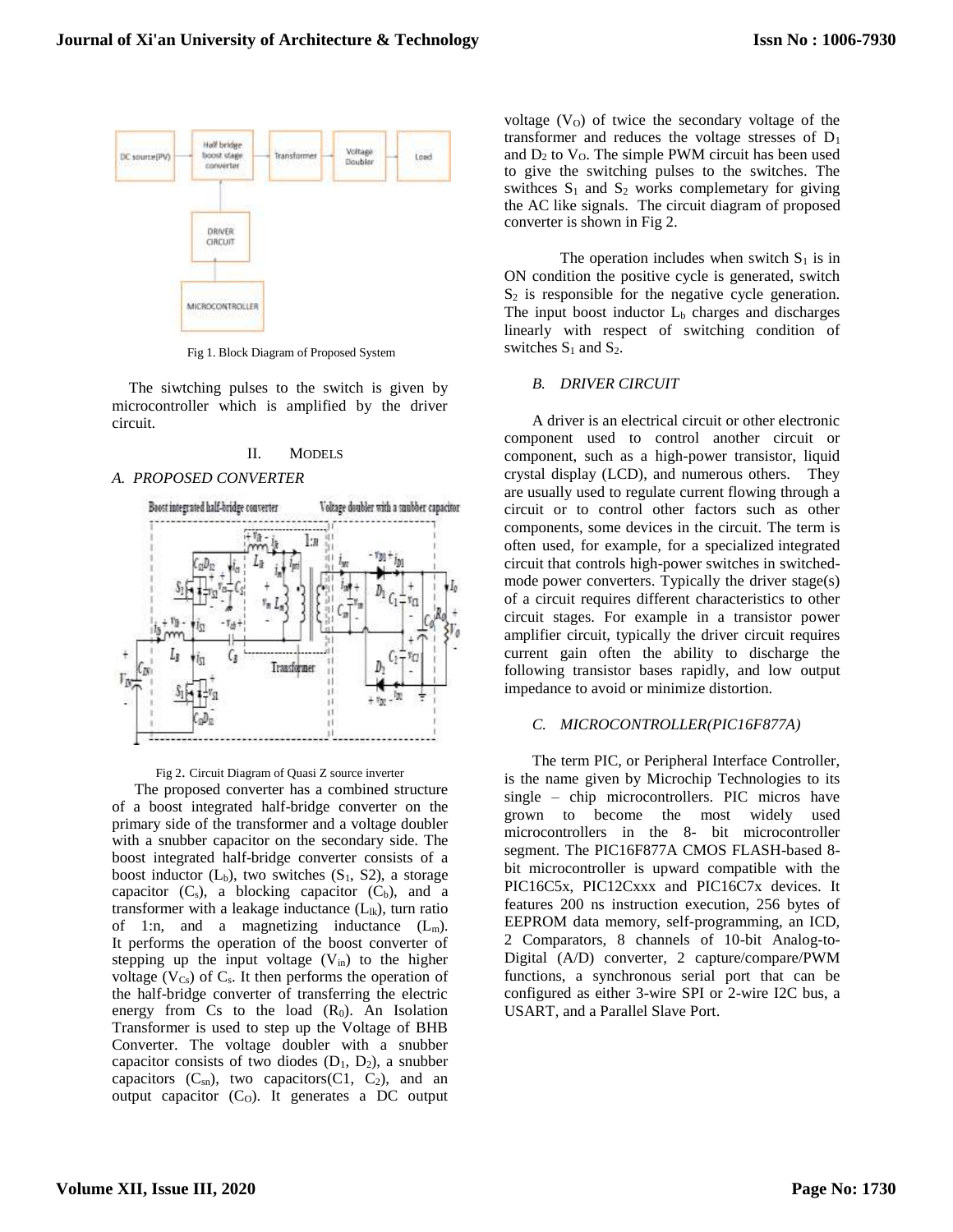## III. RESULTS

Fig 3 shows the overall hardware setup of proposed converter for the measurement and acquisition of Input & Output Waveforms.



Fig 3. Overall hardware setup



Fig 4. Input voltage of 12V



Fig 5. Output voltage of 175V

Fig 4 & 5 show the input and output voltage of proposed converter

## IV. OUTPUT WAVEFORMS

The Input and Output Waveforms were captured in Digital Storage Oscilloscope (DSO). Fig 6 shows the the Input DC voltage fed from a Solar Panel or any DC source (12.5 Volts).



Fig 6. DC Input to BHB Converter

Fig 7 shows the Switching Pulse to MOSFET so that the DC input given to the BHB Converter Switches ON and OF the S1 & S2 pair of MOSFETS.



Fig 7. Switching Pulse to MOSFETs S1 & S2

The Output of BHB Converter and input to primary of the Transformer is shown in Fig 8.



Fig 8. Input to Primary of Transformer

Fig 9 shows the waveform available in the secondary of the Transformer. The voltage is stepped up here and is fed to the Voltage Doubler.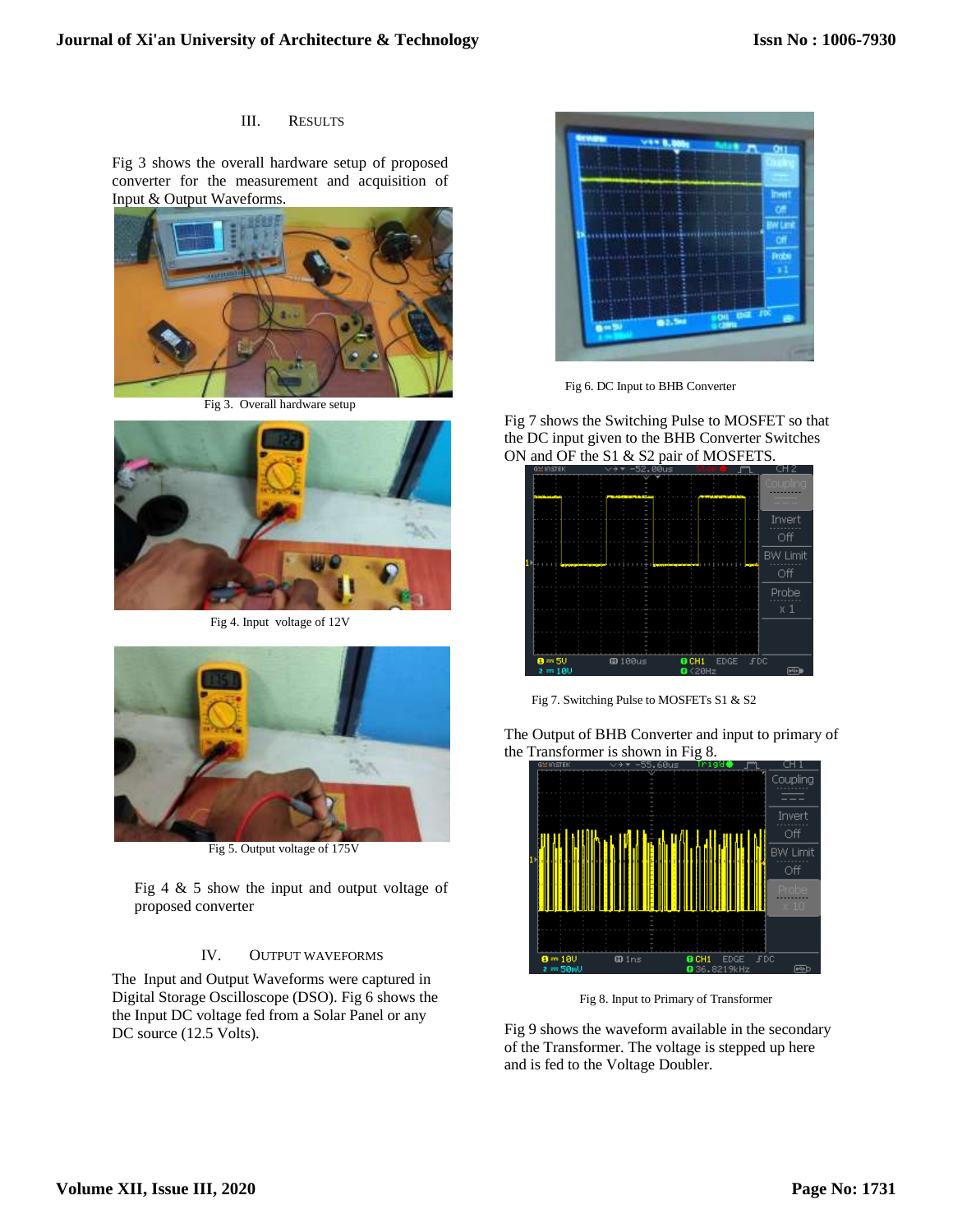

Fig 9. Voltage avaialbe at Transformer Secondary

The Voltage Doubler doubles the Voltage and then to eliminate the spikes Snubber Capacitors are introduced. Fig 10 shows the Output wave form of the Voltage Doubler and Fig 11 shows the final DC output after Snubber Circuit.

| GWIOSTEK    | 55.60us<br>$\sim$ 4 | Auto                   |                 |
|-------------|---------------------|------------------------|-----------------|
|             |                     | E                      | Coupling        |
|             |                     |                        |                 |
|             |                     |                        | Invert          |
|             |                     |                        | Off             |
|             |                     |                        | <b>BW Limit</b> |
|             |                     |                        | Off             |
|             |                     |                        | Probe           |
|             |                     |                        | $\times 10$     |
|             |                     |                        |                 |
|             |                     |                        |                 |
| $0 = 1000$  | 001ns               | $0$ CH1<br><b>EDGE</b> | <b>FDC</b>      |
| $=50m$<br>z |                     | $Q$ <20Hz              | l⊷t             |

Fig 10. Output after Voltage Doubler.



Fig 11. Final DC Output after Snubber Circuit

## V. CONCLUSION

This paper presented a hardware implementation quasi-resonant boost half-bridge (BHB) DC-DC converter with high power conversion efficiency (η%) and a wide input voltage range. Moreover, the proposed converter had no DC-magnetizing current of the transformer, and the voltage gain was increased by using the voltage doubler with a snubber capacitor to reduce spikes.

## REFERENCES

- [1] A. Y. Bo, L. Wuhua, Z. Yi, and H. Xiangning, "Design and analysis of a grid-connected photovoltaic power system," IEEE Trans. Power Electron., vol. 25, no. 4, pp. 992–1000, Apr. 2010.
- [2] S. Jiang, D. Cao, Y. Li, and F. Z. Peng, "Gridconnectedboost-half-bridge photovoltaic micro-inverter system using repetitivecurrent control and maximum power point tracking," IEEE Trans. PowerElectron., vol. 27, no. 11, pp. 4711–4722, Nov. 2012.
- [3] E. H. Ismail, M. A. Al-Saffar, A. J. Sabzali, and A. A. Fardoun, "A family of single-switch PWM converters with high step-up conversion ratio," IEEE Trans. Circuits Syst. I, Reg. Papers, vol. 55, no. 4, pp. 1159– 1171, May 2008.
- [4] W. Li and X. He, "Review of nonisolated high-step-up DC/DC converters in photovoltaic grid-connected applications," IEEE Trans. Ind. Electron., vol. 58, no. 4, pp. 1239–1250, Apr. 2011.
- [5] D. Meneses, F. Blaabjerg, O. Garc´ıa, and J. A. Cobos, "Review and comparison of step-up transformerless topologies for photovoltaic ac-module application," IEEE Trans. Power Electron., vol. 28, no. 6, pp. 2649– 2663, Jun. 2013.
- [6] M. Kasper, D. Bortis, and J. W. Kolar, "Classification and comparative evaluation of PV panel-integrated DC-DC converter concepts," IEEE Trans. Power Electron., vol. 29, no. 5, pp. 2511–2526, May 2014.
- [7] W. Chen, X. Yang, W. Zhang, and X. Song, "Leakage current calculation for PV inverter system based on a parasitic capacitor model," IEEE Trans. Power Electron., vol. 31, no. 12, pp. 8205–8217, Dec. 2016.
- [8] H.-D. Gui, Z. Zhang, X.-F. He, and Y.-F. Liu, "A high voltage-gain LLCmicro-converter with high efficiency in wide input range for PVapplications," in Proc. IEEE 29th Annu. Appl. Power Electron. Conf.Expo., Mar. 16–20, 2014, pp. 637–642.
- [9] Y. Gu, L. Hang, Z. Lu, Z. Qian, and D. Xu, "Voltage doubler application in isolated resonant converters," in Proc. IEEE 31st Annu. Conf. Ind.Electron. Soc. (IECON), Nov. 2005, pp. 1184–1188.
- [10] S. Salehi Dobakhshari, J. Milimonfared, M. Taheri and H.Moradisizkoohi, "A Quasi-Resonant Current-Fed Converter WithMinimum Switching Losses," in IEEE Trans. Power Electron., vol. 32,no. 1, pp. 353-362, Jan. 2017.